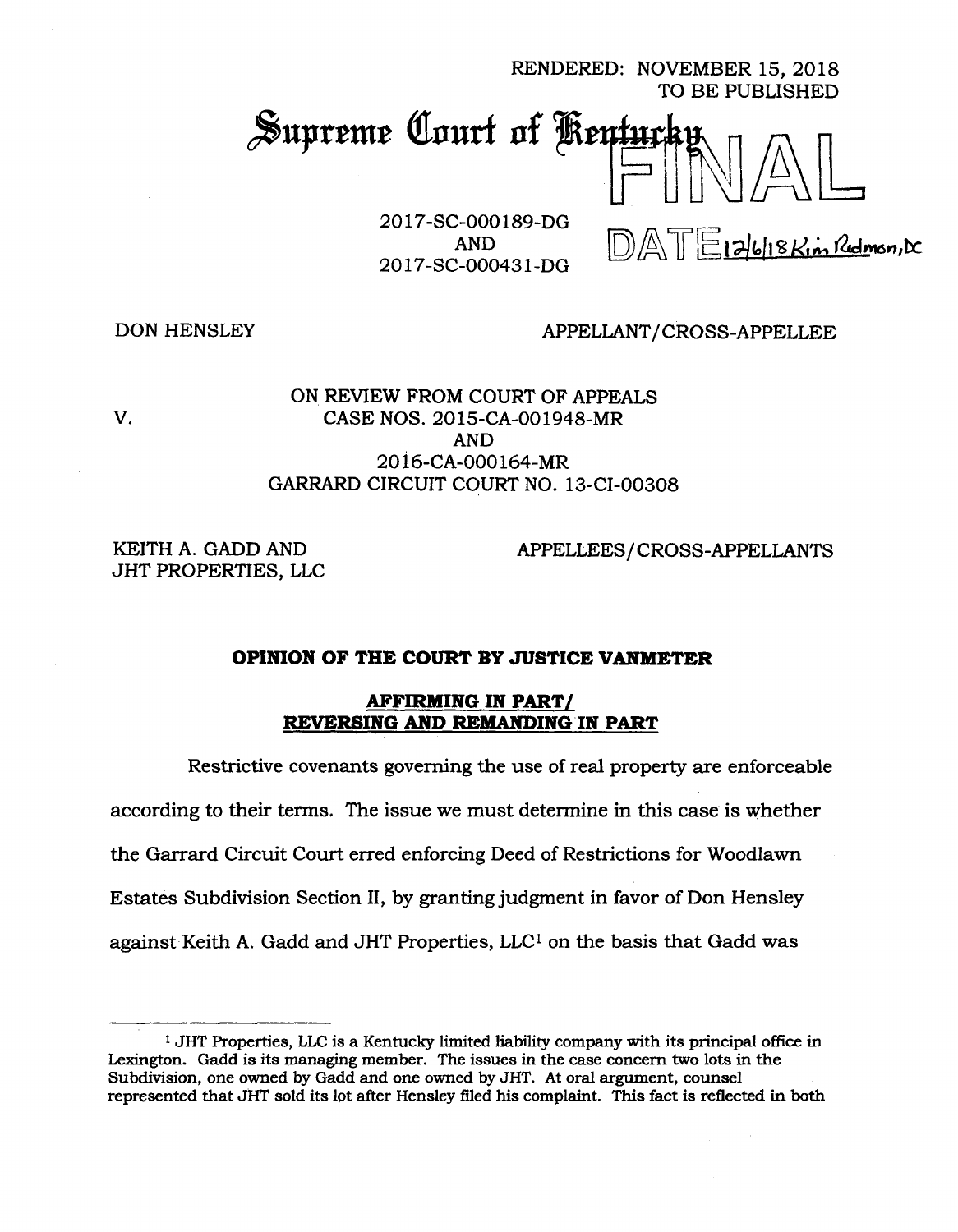renting private residences in the Subdivision as short-term vacation rentals in contravention of restrictions on commercial use of property. We hold that the trial court did not err, and we therefore reverse and vacate so much of the Court of Appeals' Opinion as reversed the trial court's judgment. We, however, affirm the Court of Appeals insofar as it affirmed the trial court's dismissal of Gadd's counterclaim for harassment.

## **I. Factual and Procedural Background.**

In the early 1990s, Hensley and his wife, Marsha, developed the Subdivision as a lakeside development on Lake Herrington. The Hensleys reside in the Subdivision and own several properties there. As a part of the development, they executed and filed Deed of Restrictions Lots 1-15 Woodlawn Estates Subdivision Section II.<sup>2</sup> For purposes of our review, the significant provisions of the Deed of Restrictions are

1. Lots 2 thru 15 shall be known and described as single family residential lots and shall be used only for residential purposes. Structures erected thereon shall be designed for and occupied by one family; no more than one residential structure shall be erected on each lot.

2. Lot <sup>1</sup> shall be known and described as commercial lot and may be used only for single family, multi-family or commercial purposes. Commercial use shall be limited to food stores, marinas, offices, hotels, restaurants and similar retail of [sic] professional businesses; no wholesale, industrial or manufacturing activities shall be permitted.

13. No trade, business, or profession of any kind shall be carried out upon any residential lot nor shall anything be done

 $\overline{2}$ 

the trial court's Findings of Fact, Conclusions of Law and Judgment and Court of Appeals' Opinion. Gadd and JHT are hereinafter referred to collectively as "Gadd."

<sup>&</sup>lt;sup>2</sup> The Deed of Restrictions is recorded in Deed Book 155, pages 642–46 in the Garrard County Clerk's office.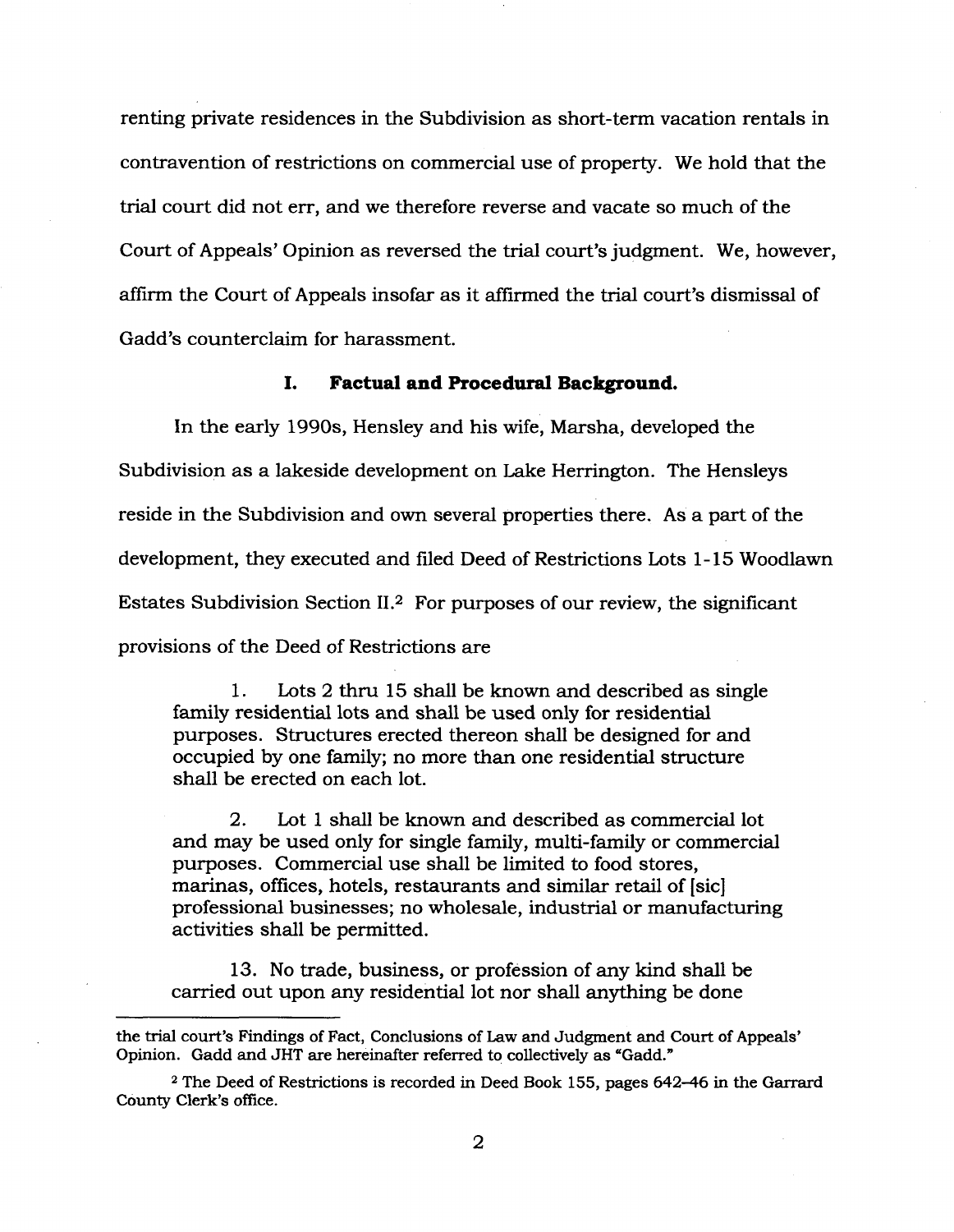thereon which may become an annoyance or a nuisance to the neighborhood[.]

14. No sign for advertising or for any other purpose shall be displayed any place on any residential lot or on any residential structure on any lot except one sign for advertising the sale or rental thereof[.]

Keith Gadd owns Lot 3 in the Subdivision, and JHT owned Lot 2. No question exists but that both lots were covered by the Deed of Restrictions.

As found by the trial court, Gadd advertised the properties for short-term recreational residential use, placing ads on <LexingtonRentalHomes.com> using the phrase "vacation rental per night". The ads listed a nightly rental of \$375 for Lot 2, and \$300 for Lot 3. Ads on <Homeaway.com> advertised for nightly and weekly renters, with conditions of a 10% tax rate and a cleaning fee of \$125.

In October 2013, Hensley filed a complaint against Gadd alleging violations of the restrictions and that Gadd's renters had created an "annoyance and or nuisance" to other owners in the neighborhood. Gadd answered and filed a counterclaim for harassment. KRS3 525.070, KRS 446.070.

The parties initially filed cross-motions for summary judgment in January 2014, which the trial court denied. After a period of discovery, the parties again filed cross-motions for summary judgment. At a hearing on the motions, the parties advised the court that all issues had been addressed by

<sup>3</sup> Kentucky Revised Statutes.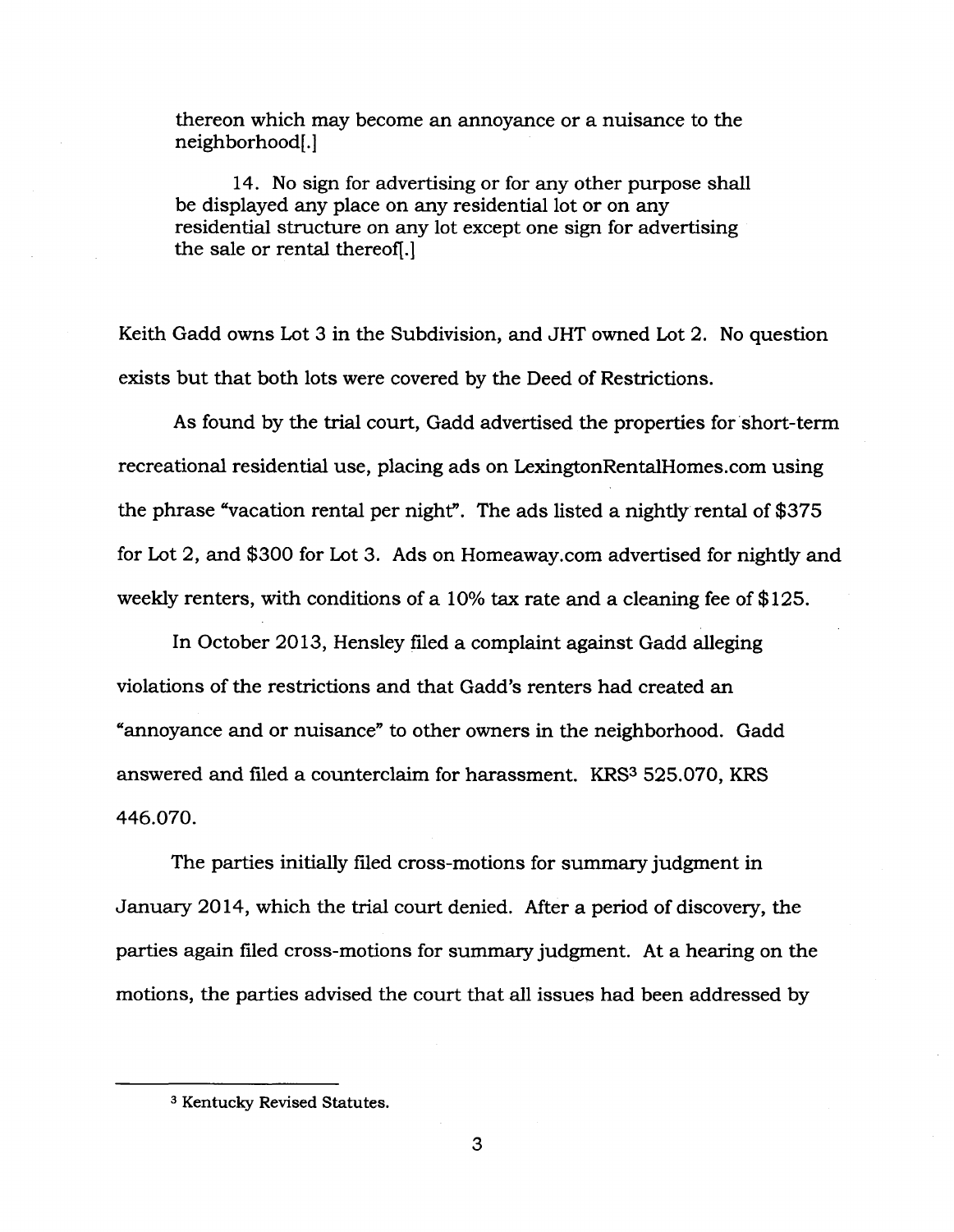deposition and agreed for the trial court to try the case on depositions.4 CR<sup>5</sup> 43.04(1). The trial court did so, and, on November 20, 2015, issued its Findings of Fact, Conclusions of Law and Judgment.

In addition to the matters set forth above, the trial court noted the complaints of other residents concerning Gadd's renters: occasional excessive noise, vehicles parked on the street, possible overuse of septic tank causing offensive odors and possible conduct damaging the Subdivision's golf course property. The trial court noted the communications between Hensley and the other deponents concerning complaints about noise, traffic, septic tanks, and potential damage that short-term rentals could have on the deponents' property values. The trial court did not make a finding that Gadd's renters and their activities constituted "an annoyance or a nuisance to the neighborhood" within the meaning of Restriction 13.

The trial court summarized Hensley's testimony, as follows:

[Hensley's] intention when imposing the restrictions was to limit rentals to single families for longer terms. He acknowledged that the specific term was not stated in the restrictions but indicated that he felt like a six month rental or a year rental would be a reasonable length of time. ... He acknowledged that "single family" could include members of an extended family, as well as guest of that family. . . . [W]hen asked about whether a monthly rental would be okay, he acknowledged the ambiguity in the restrictions but insisted that he did not intend for rentals to be made only on a daily basis. ... He described the overnight rentals as giving the

<sup>&</sup>lt;sup>4</sup> In addition to testimony from the parties, *i.e.*, Hensley's deposition and Gadd's affidavit, the trial court indicated it considered depositions of Maurice Wilcoxson, Norma Wilcoxson, Christian Thorup, Margie Thorup, Jim Cox, Patricia Cox, Jeffrey Burton, Teresa Burton, Linda Alexander.

<sup>5</sup> Kentucky Rules of Civil Procedure.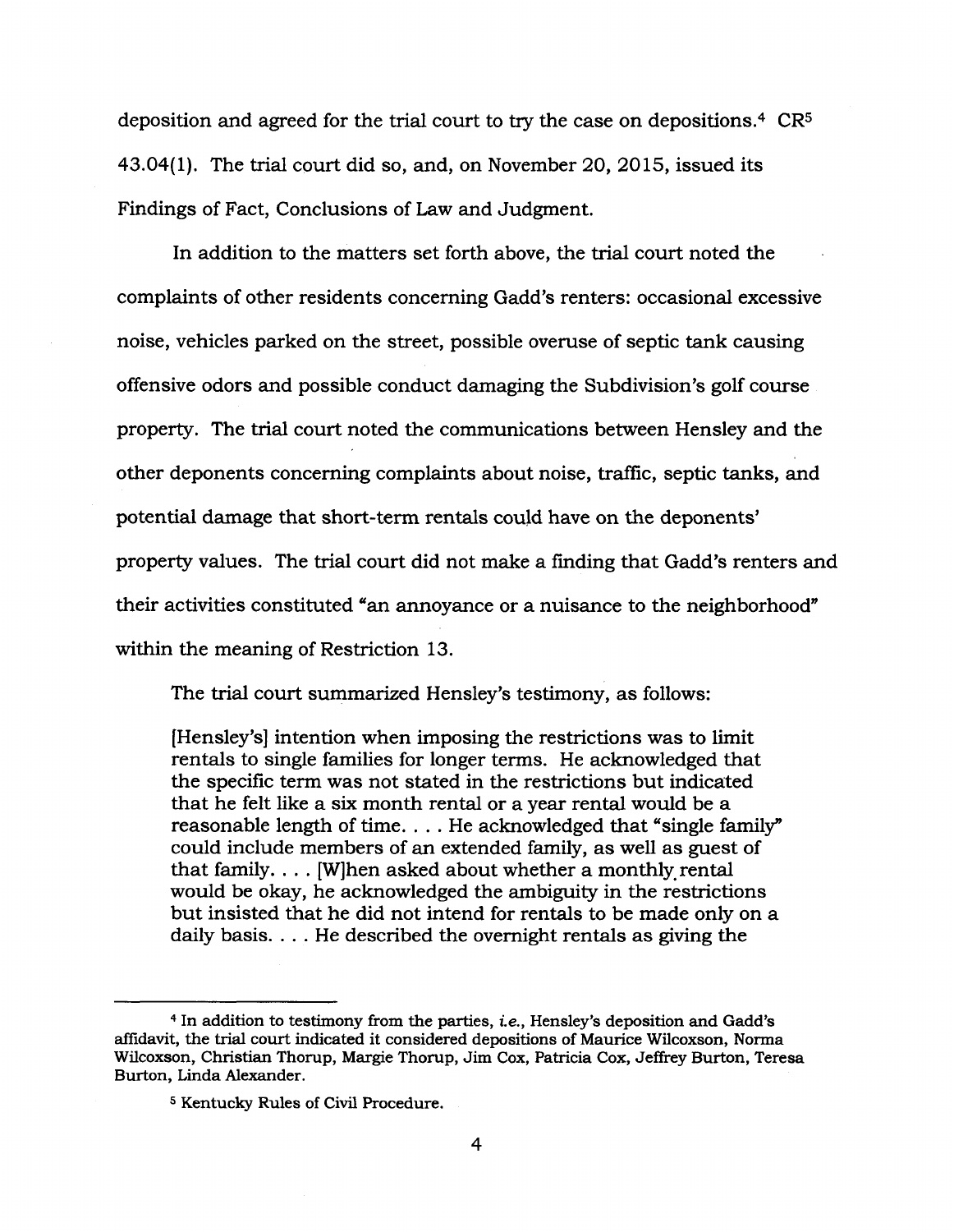properties a "motel atmosphere" inconsistent with the neighborhood.

The trial court summarized the factual statements in Gadd's affidavit that he personally used the Lots approximately three months each year and denied any business use. He stated that various governmental agencies have investigated the neighbors' complaints and found no violations.

The trial court then examined the restrictions and recent case law from the Court of Appeals in which similar restrictions and factual situations were present. *Barrickman v. Wells,* No. 2013-CA-001578-MR, 2015 WL 2357179 (Ky. App. May 15, 2015); *Vonderhaar v. Lakeside Place Homeowners Ass'n, Inc.,* No. 2012-CA-002193-MR, 2014 WL 3887913 (Ky. App. Aug. 8, 2014); *Hyatt v. Court,* No. 2008-CA-001474-MR, 2009 WL 2633659 (Ky. App. Aug. 28, 2009). The court concluded that Gadd's use of the property, specifically short-term rentals, constituted a business in violation of Restriction 13, and that Hensley had not waived enforcement of the restrictions. The trial court entered judgment in favor of Hensley, enjoined Gadd from further violation of the applicable restrictions, awarded Hensley costs, denied Hensley's request for punitive damages, and dismissed Gadd's harassment counterclaim.

Gadd appealed, as a matter of right, to the Court of Appeals. That court determined that the restrictions were ambiguous in that they permitted rentals, but stated no time limit on those rentals, construed the restrictions against Hensley as the grantor, and noted other residents operated business from their homes (as supporting the imprecision of the restrictions). Ultimately, the Court ofAppeals concluded that, in case of doubtful meaning, restrictions should be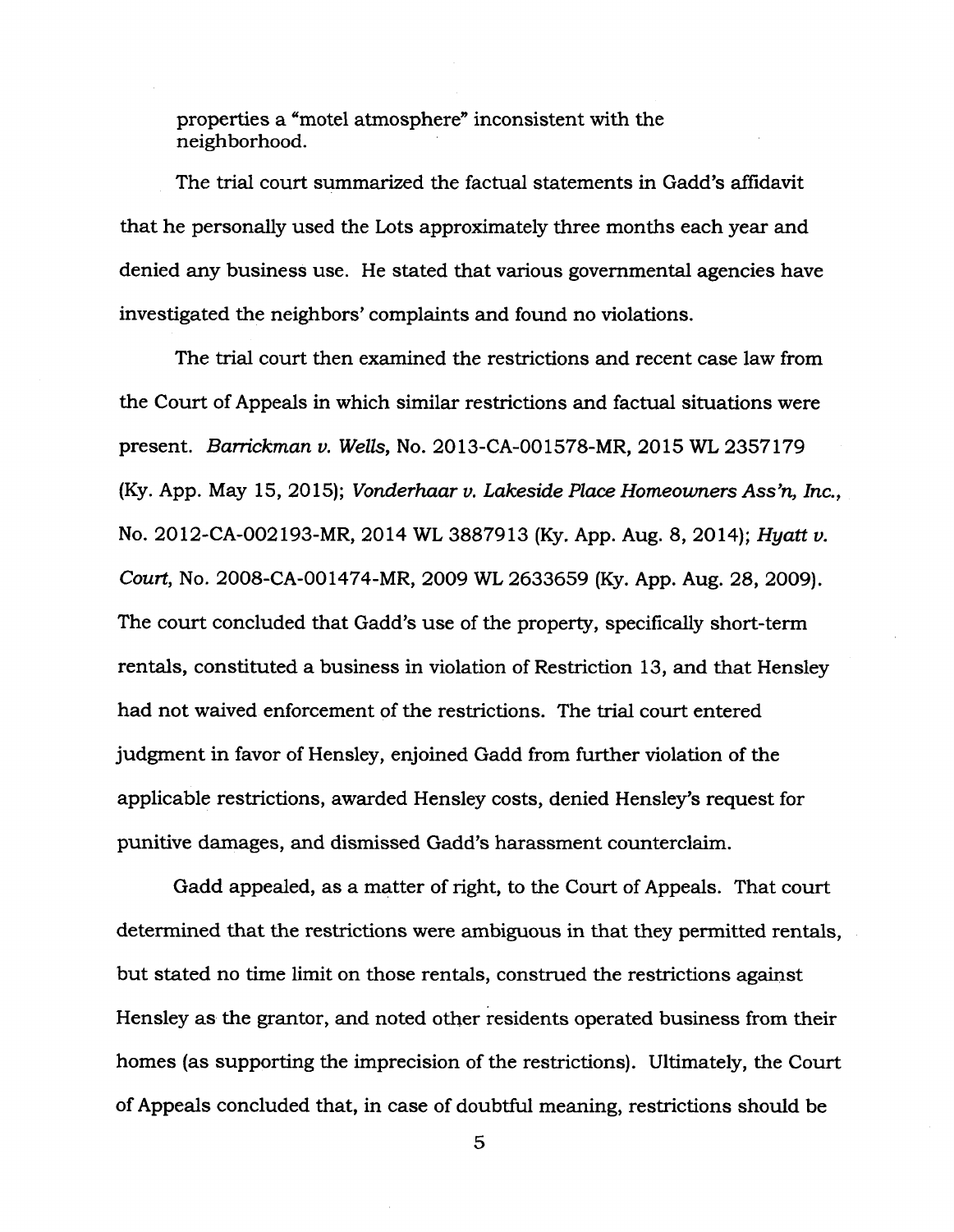construed in favor of the free use of property. Slip op. at 16 (citing *Connor v. Clemons,* 308 Ky. 9, 11, 213 S.W.2d 438, 439 (1948); *Glenmore Distilleries Co. V. Fiorella,* 273 Ky. 549, 556, 117 S.W.2d 173, 176 (1938)). As to Gadd's counterclaim of harassment, the court concluded that he had not proven harassment. The court therefore reversed the trial court's judgment enjoining Gadd's short-term rentals of the property, but affirmed dismissal of Gadd's counterclaim. Hensley moved this Court for discretionary review, and Gadd similarly requested discretionary review, both of which we granted.

## **II. Standard of Review.**

The trial of this matter was by deposition by agreement of the parties under CR 43.04(1). In pertinent part, the rule provides "the court may upon motion or upon its own initiative, and with due regard to the importance of presenting the testimony of the witnesses orally in open court, order the testimony to be taken by deposition upon any issue which is to be tried by the court without a jury." *Id.* The trial court essentially conducted a bench trial. CR 52.01 states "[i]n all actions tried upon the facts without a jury . . . the court shall find the facts specifically and state separately its conclusions of law thereon and render an appropriate judgment." "[I]n granting or refusing  $\dots$ permanent injunctions the court shall similarly set forth the findings of fact and conclusions of law which constitute the grounds of its action).]" *Id.* Furthermore, "[fjindings of fact, shall not be set aside unless clearly erroneous.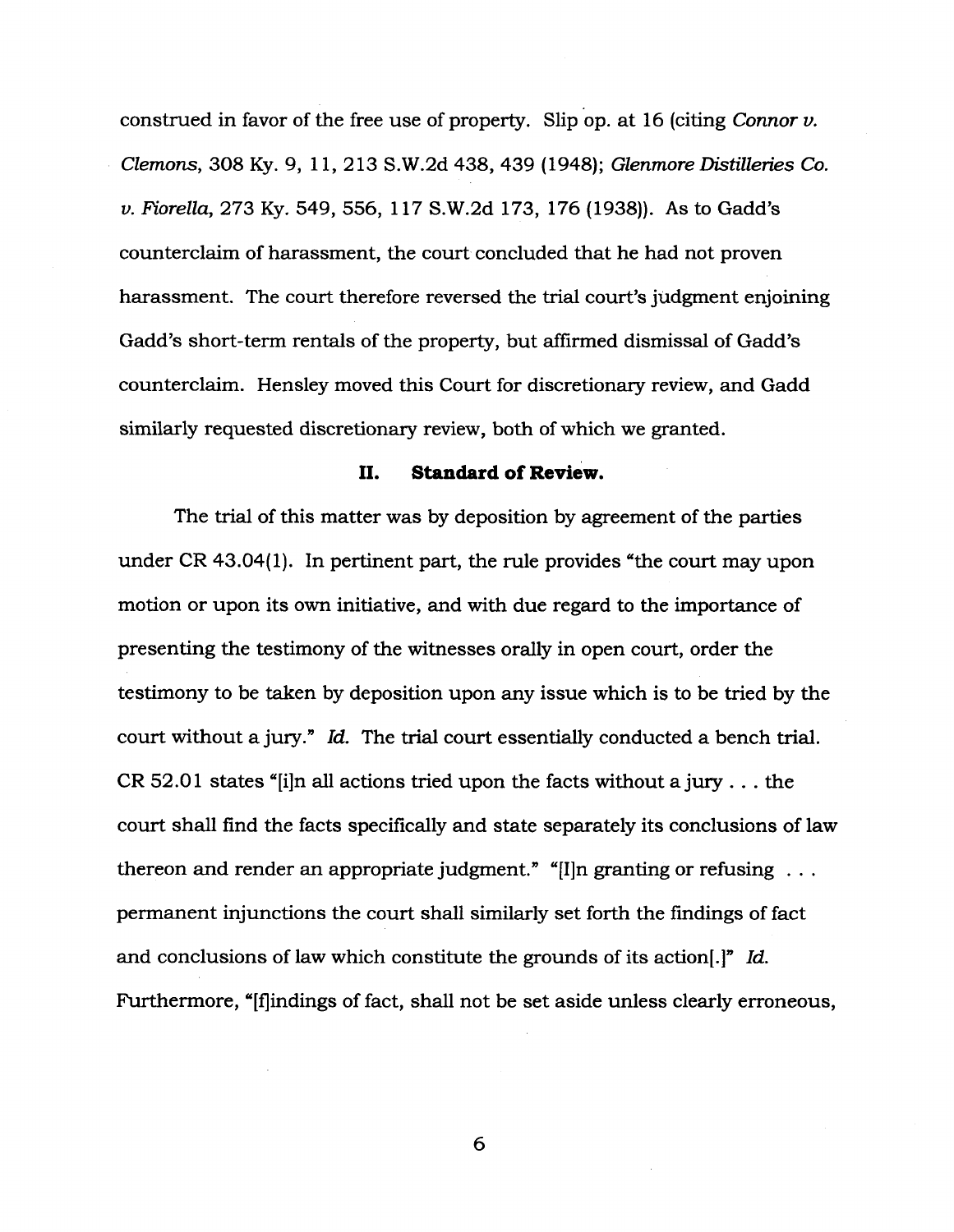and due regard shall be given to the opportunity of the trial court to judge the credibility of the witnesses." *Id.<sup>6</sup>*

Interpretation or construction of restrictive covenants is a question of law subject to *de novo* review on appeal. *Triple Crown Subdivision Homeowners Ass'n, Inc. v. Oberst,* 279 S.W.3d 138, 141 (Ky. 2008).

## **III. Analysis.**

#### *A. Restrictive Covenants.*

The issues in this case revolve around a proper interpretation of the Deed of Restrictions. Kentucky decisions have recognized that "each case involving restrictions on the use of property, whether it be by reciprocal negative easements contained in conveyances or by a zoning ordinance, must be decided on its merits—on the particular terms of the instrument and the facts of the case." *Robertson v. W. Baptist Hosp.,* 267 S.W.2d 395, 397 (Ky. 1954). As both the trial court and Court of Appeals correctly noted, restrictive covenants are to be construed according to their plain language. "One primary rule of construction relating to all instruments is that every part of the instrument will be given meaning and effect when possible." *McFarland v. Hanley,* 258 S.W.2d 3, 5 (Ky. 1953).

[A]s a fundamental and supreme rule of construction of contracts, the intention of the parties governs. That intention in respect to a restrictive covenant is to be gathered from the entire context of the instruments. Often the surrounding circumstances and the object which the covenant was designed to accomplish, which may be

<sup>&</sup>lt;sup>6</sup> The Court of Appeals erroneously recounted that the Garrard Circuit Court entered a summary judgment, as opposed to a judgment following a trial on depositions. We perceive that to be a minor misstatement which did not impact its opinion.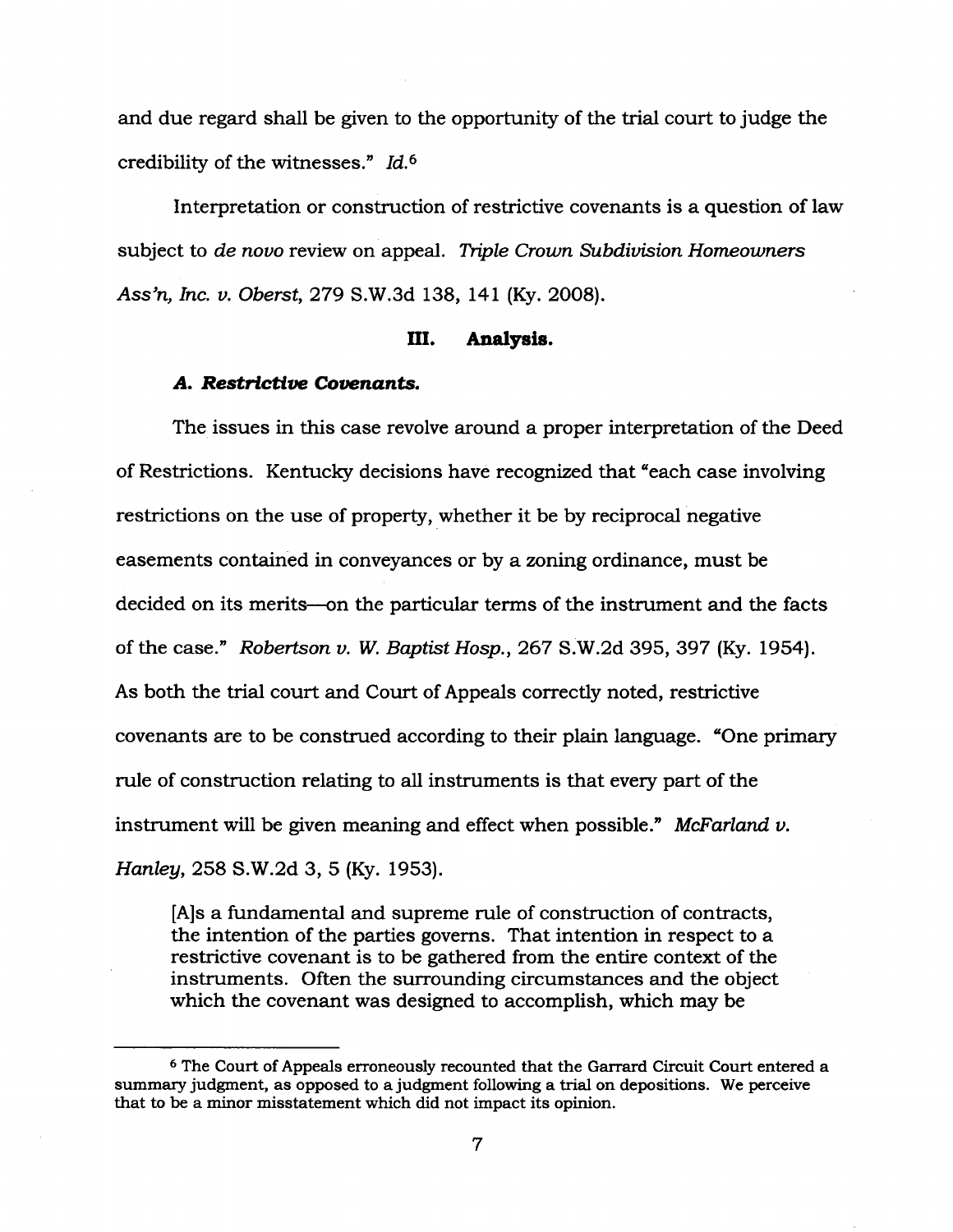revealed in part by a general scheme or plan of development, are important considerations where the meaning is doubtful.

*Parrish v. Newbury,* 279 S.W.2d 229, 233 (Ky. 1955) (citations omitted).

"[R]estrictions constitute mutual, reciprocal, equitable easements of the nature of servitudes in favor of owners of other lots of a plot of which all were once a part; that they constitute property rights which run with the land so as to entitle beneficiaries or the owners to enforce the restrictions[.]" *Ashland-Boyd Cty. City-Cty. Health Dep't v. Riggs,* 252 S.W.2d 922, 925 (Ky. 1952). Stated another way, "'restrictions are regarded more as a protection to the property owner and the public rather than as a restriction on the use of property, and the old-time doctrine of strict construction no longer applies." *Triple Crown,* 279 S.W.3d at 140 (quoting *Brandon v. Price,* 314 S.W.2d 521, 523 (Ky. 1958)).

"We must seek the intention of the grantor from the language used, considered in light of such factors as the general scheme of the subdivision. We may not substitute what the grantor may have intended to say for the plain import of what he said." *Mascolino v. Noland & Cowden Enters., Inc.,* 391 S.W.2d 710, 712 (Ky. 1965) (citation omitted). A similar rule applies when interpreting ambiguous restrictions, *i.e.*, the intention of the parties governs, with consideration given to the general scheme or plan of development. *Triple Crown,* 279 S.W.3d at 140. That said, courts are not to remake contracts for parties and create ambiguity where none exists. *O.P. Link Handle Co. v. Wright,* 429 S.W.2d 842, 847 (Ky. 1968). In *O.P. Link,* we admonished against giving a writing meaning which is not to be found in the instrument itself under the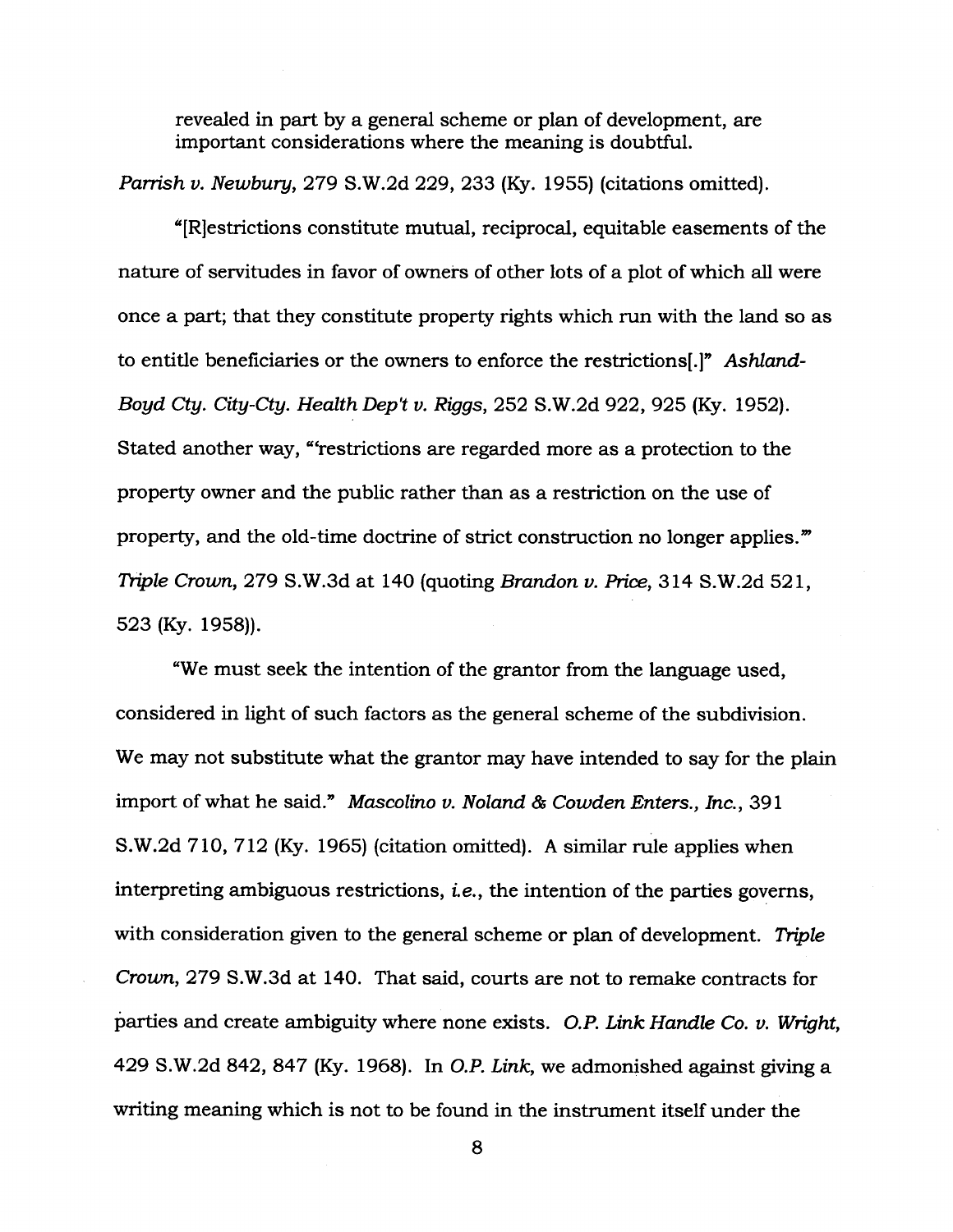guise of interpretation based on direct evidence of intention. *Id.* (citing 4 Williston on Contracts, § 610A (3d ed. 1961)). Parties are bound by the clear meaning of the language used, the same as any other contract. *See Larkins v. Miller,* 239 S.W.3d 112, 115 (Ky. App. 2007) (stating that "a court should interpret the terms of the contract according to their plain and ordinary meaning<sup>[1]</sup>").

These restrictions are unambiguous. In this case, Hensley created a single-family residential subdivision for Lots 2-15. On those lots, the use is limited to residential purposes, and the principal structure is to be a singlefamily residence. Further, "no trade, business, or profession of any kind [is] permitted to be carried out[,]" although rentals are permitted.7 These restrictions are clear from Restrictions 1, 13 and 14. The Court of Appeals, however, ignored Restriction 2, which contains the lone exception to the residential use within the subdivision, in that on Lot <sup>1</sup> many uses are permitted: single-family, multi-family or commercial. That restriction further defines the meaning of commercial: "Commercial use shall be limited to food stores, marinas, offices, *hotels,* restaurants and similar retail [or] professional businesses; no wholesale, industrial or manufacturing activities shall be permitted." (emphasis added).

<sup>7</sup> As discussed, *infra,* short-term transient rentals ofthe type made by Gadd are not permitted under the Deed of Restrictions. Longer term residential rentals are permitted. Whether residential rentals may be for one month, six months or more, as testified by Hensley, is not necessary for us to decide.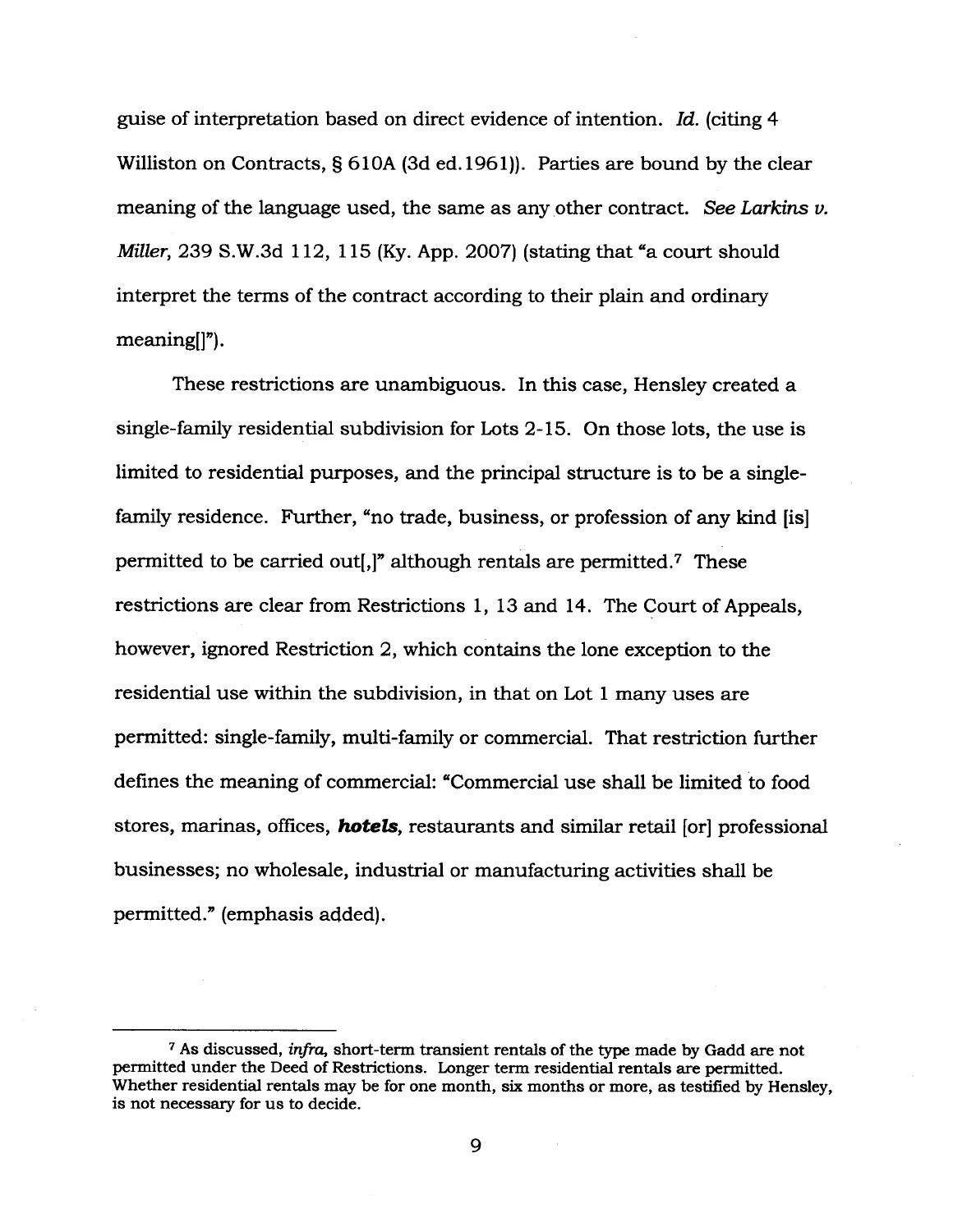The uses upon Lot <sup>1</sup> are countless: single-family, multi-family or commercial. The meaning of a "multi-family" undoubtedly includes a duplex, triplex, fourplex, an apartment building, and a multi-unit condominium. *See, e.g., Macy v. Wormald,* 329 S.W.2d 212, 213 (Ky. 1959) (holding that a fourunit apartment house, as a multiple family dwelling, violated restriction limiting subdivision to "only one residence . . . upon each lot[]"). Commercial is defined to include a number of uses, including "hotel." The plain meaning of "hotel" is "an establishment that provides lodging and usually meals, entertainment, and various personal services for the public." Merriam-Webster Dictionary, https:/[/www.merriam-webster.com/dictionary/hotel](https://www.merriam-webster.com/dictionary/hotel) (last visited October 5, 2018). Kentucky case law supports a definition of "hotel" as place of lodging for the public. In *Clemons v. Meadows,* our predecessor court long ago recognized that

Hotels are established and maintained for the purpose of serving the public. The opening of a hotel is an invitation to the public to become its guests. Hotels are not conducted for the social enjoyment of the owners, but for the convenience of the public, that is, those whose business or pleasure may render it necessary that they shall ask and receive food and shelter at a place of public entertainment for compensation. A hotel is a quasi public institution. Those who desire to conduct a hotel must first obtain a license from the commonwealth allowing them to do so. Laws have been enacted for the purpose of protecting the proprietors of hotels because of the public character of the business.

123 Ky. 178, 182-83, 94 S.W. 13, 14 (1906).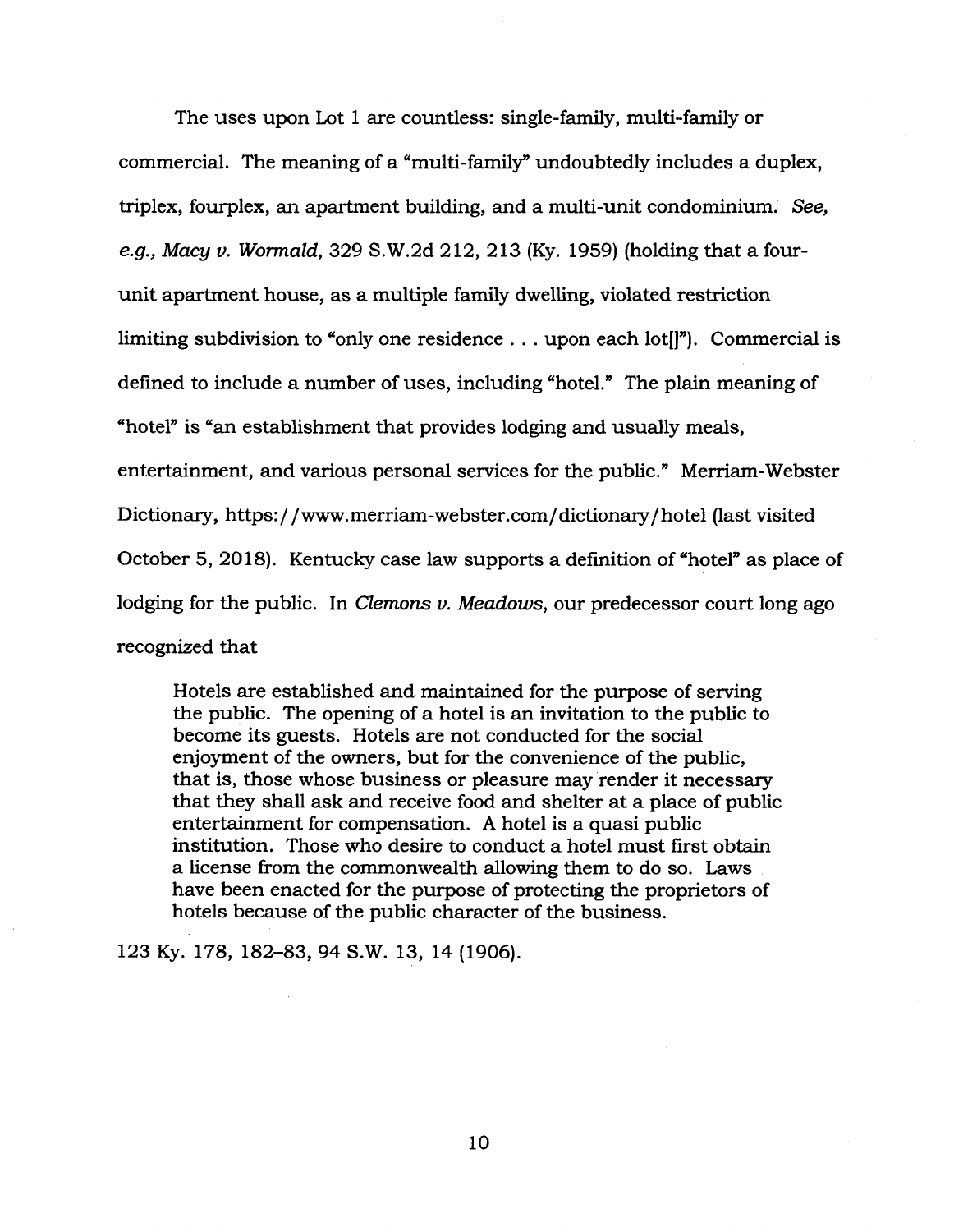Kentucky statutes similarly define "hotel." *See* KRS 219.011(3) (defining "hotel"8 as "every building or structure kept, used, maintained, advertised, or held out to the public as a place where sleeping accommodations are furnished to the public, and includes motels, tourist homes, and similar establishments, but excludes boarding houses and rooming houses[]"); KRS 243.055(l)(a) (defining "hotel"9 as "any hotel, motel, inn, or other establishment which offers overnight accommodations to the public for hire[]"); KRS 306.010(1) (defining "hotel"10 as "any hotel or inn, and includes an apartment hotel wherein furnished or unfurnished apartments are rented for fixed periods of time and the proprietor, if required, supplies food to the occupants[]").

By contrast, the uses upon Lots 2-15 are more limited: residential use, and only one single-family residence per lot. In *Robertson,* the court noted that "[t]he word 'family' is an elastic term and is applied in many ways." 267 S.W.2d at 396.11 The question in this case does not turn on whether the

<sup>8</sup> Definition for purposes of Kentucky Hotel Act of 1972, KRS 219.011 to 219.081. KRS 219.011, 219.081.

<sup>9</sup> Definition for purposes of alcoholic beverage Hotel in-room service license. KRS 243.055(1).

<sup>10</sup> Definition for purposes of KRS Chapter 306, relating to Hotels. KRS 306.010.

<sup>11</sup> The *Robertson* court noted that the word "family" often is "given a broader meaning and may, and does sometimes, mean a collection of persons living together in a home, though none ofthem be married." 267 S.W.2d at 396 (quotation omitted). The court held that a home containing lodging for 20 hospital nurses with a matron or housemother was permitted in a zone designated as One Family Zone since the ordinance defined "'Family' as "One or more persons living as a single housekeeping unit, as distinguished from a group occupying a hotel, club, fraternity or sorority house. A family shall be deemed to include servants.'" *Id. As* another example, in *Mullins v. Nordlow,* the term "a family" was construed as including a group of lodgers where the lessee cared for the rooms even though the lodgers had the exclusive right of occupancy of those rooms. 170 Ky. 169, 177, 185 S.W. 825, 828 (1916). While Hensley adduced proof that on one occasion Gadd rented to three families, this case can be decided without regard to the definition of family.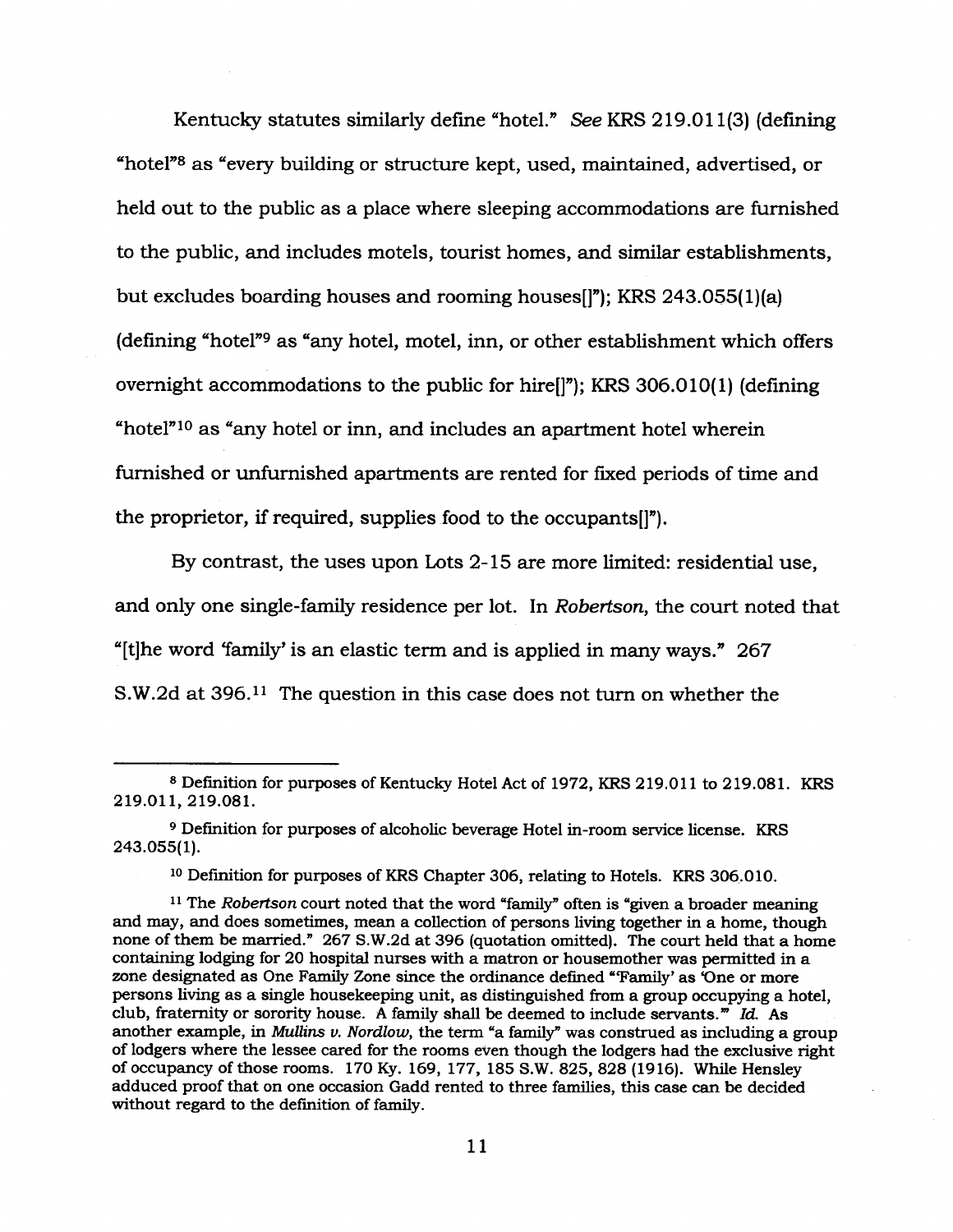structure on Gadd's lot is a single-family structure. The restrictions are very clear that Lots 2-15 are to have a single-family residence, as opposed to a multifamily structure or a commercial structure, *e.g.,* hotel. Interpreting a very similar restriction in *Macy,* our predecessor court noted that "[t]he noun 'residence' itself is singular, and the definitions in Webster's New International Dictionary all indicate that a residence is a **dwelling place or abode of a single person or family unit.** This likewise is the commonly understood meaning." 329 S.W.2d at 213 (emphasis added).

As recognized by the trial court, the meaning of the terms "residential" and "reside" are important in deciding this case, as to whether Gadd's use or that of his renters constitutes residential use. The common meaning of the word "reside" is "to dwell permanently or continuously: [to] occupy a place as one's legal domicile." Merriam-Webster Dictionary, [https://www.merriam](https://www.merriam-webster.com/dictionary/reside)[webster.com/dictionary/reside](https://www.merriam-webster.com/dictionary/reside) (last visited October 9, 2018). Similarly, and as noted by the trial court. Black's Law Dictionary defines "residence" as "personal presence at some place of abode with no present intention of definite and early removal and with purpose to remain for undetermined period, not infrequently, but not necessarily combined with design to stay permanently." *Residence,* Black's Law Dictionary (5<sup>th</sup> ed. 1979).

In analyzing the restrictions and the facts of this case, we agree with the trial court and with Hensley that one-night, two-night, weekend, weekly inhabitants cannot be considered "residents" within the commonly understood meaning of that word, or the use by such persons as constituting "residential."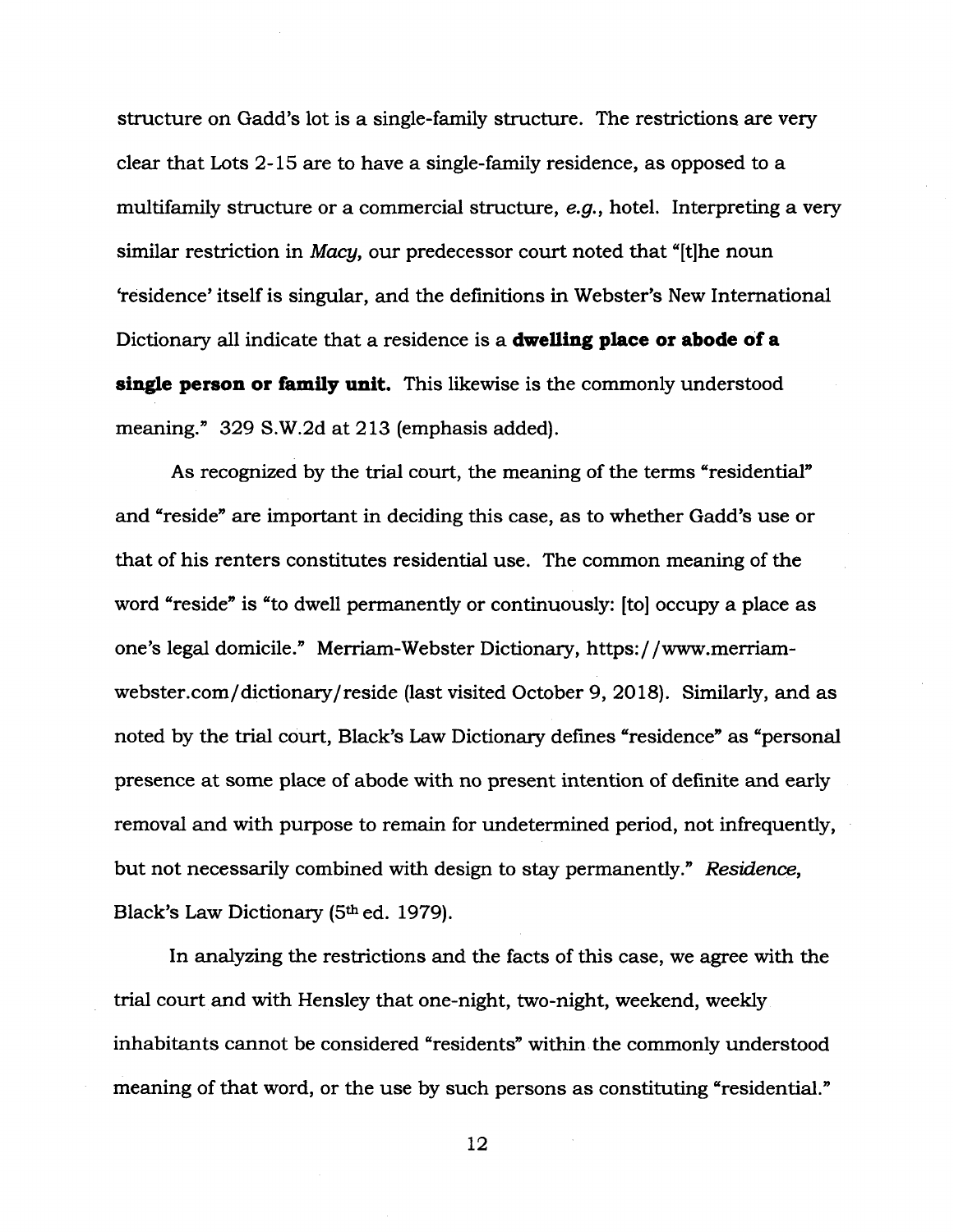Gadd's use of the property meets the very statutory definition of hotel: a "building or structure kept, used, maintained, advertised, or held out to the public as a place where sleeping accommodations are furnished to the public." KRS 219.011(3). Interpreting every provision of the Deed of Restrictions, as we are required to do, leads to the inescapable conclusion that Gadd is operating a hotel on his property, when such use is permitted only on Lot 1. Gadd registered his operation as a hotel with the Commonwealth of Kentucky and collects tax on the rentals.<sup>12</sup> See KRS 139.200(2)(a) (assessing 6% tax on "rental of any room or rooms, lodgings, campsites, or accommodations furnished by any hotel, motel, inn, tourist camp, tourist cabin, ... or any other place in which rooms, lodgings ... or accommodations are regularly furnished to transients for a consideration[,]" but the tax does not apply to rentals of thirty days or more); KRS 142.400(2) (assessing transient room tax at 1% rate, but excluding any "rental or lease of any room or set of rooms that is equipped with a kitchen, in an apartment building, and that is usually leased as a dwelling for a period of thirty (30) days or more[]").

We note further support in this interpretation in Restriction No. 10 which prohibits "camping or similar itinerant residency . . . upon any lot." Anyone

<sup>&</sup>lt;sup>12</sup> In June 2010, Gadd filed an Application for Permit/License to Operate a Hotel with the Cabinet for Health Services, Department for Public Health. The word "Hotel" was handwritten on a preprinted form. To the trial court, Gadd claimed that he only did so because "there was no category for "vacation rental' and not because [Gadd] actually considered the properties to be [a] hotel or actually operated []88 Hunter Drive as a hotel." Defendants' Reply in Support of Renewed Gross-Motion for Summary Judgment. . ., November 4, 2015. Gadd's definition of a "vacation rental" is not stated, but if it is a "building or structure kept, used, maintained, advertised, or held out to the public as a place where sleeping accommodations are furnished to the public<sup>[,]"</sup> that likewise would seem to be a "hotel."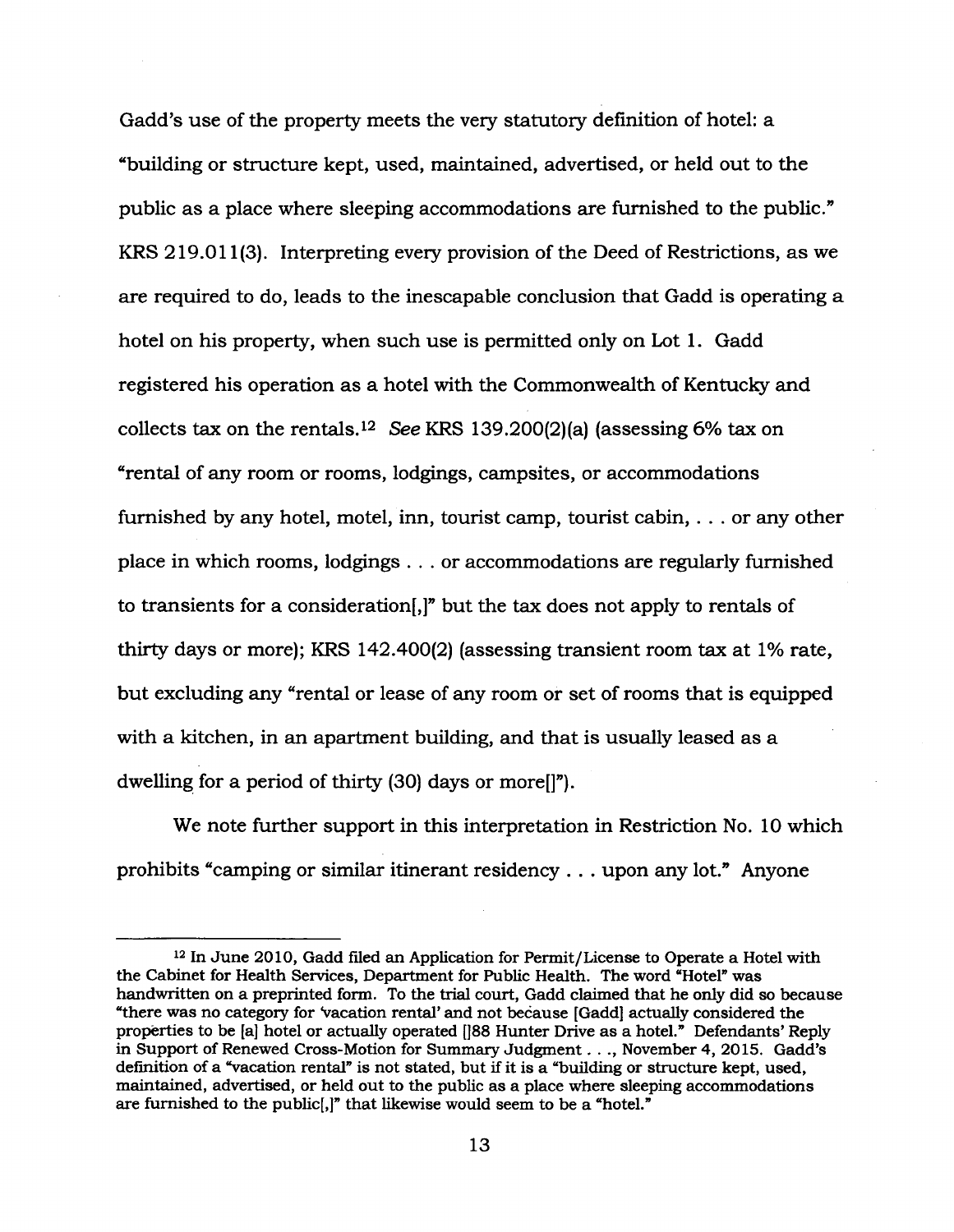staying in a house in the subdivision is not *camping out,* as one might with a sleeping bag in a tent or under the stars, but "camp" also has a meaning synonymous with temporary residence: "a place usually away from urban areas where tents or simple buildings (such as cabins) are erected for shelter or for **temporary residence** (as for laborers, prisoners, or **vacationers)."** Merriam-Webster Dictionary, https://www.merr[iam-webster.com/dictionary/camp](https://www.merTiam-webster.com/dictionary/camp) (last visited October 9, 2018) (emphasis added). "Itinerant" similarly connotes a temporary stay: "traveling from place to place." Merriam-Webster Dictionary, https://www.merr[iam-webster.com/dictionary/itinerant](https://www.merTiam-webster.com/dictionary/itinerant) (last visited October 9, 2018). In *Union Nat'lBank v. Brown,* 101 Ky. 354, 360, 41 S.W. 273, 274 (1897), the court colorfully defined "itinerant" as "here to-day and there tomorrow." The trial court correctly underscored the importance of these provisions in that transient, "short-term renters are not as motivated to be considerate of the neighbors or the surrounding property. The restriction, therefore, bears a rational relation to the developer's and the permanent residents' desire to maintain a quiet, well-maintained subdivision with sustained property values."

The Court of Appeals' significant conclusions were that 1) the restrictions permitted rental but placed no time limitation on that rental; 2) the restrictions emphasize the purpose of the occupation of the property, *i.e.,* "the actual use and activities on the property," and noted that Gadd used it for his living purposes, "sleeping, eating, and other residential purposes," a portion of the time and rented it to others for their living purposes at other times; and 3)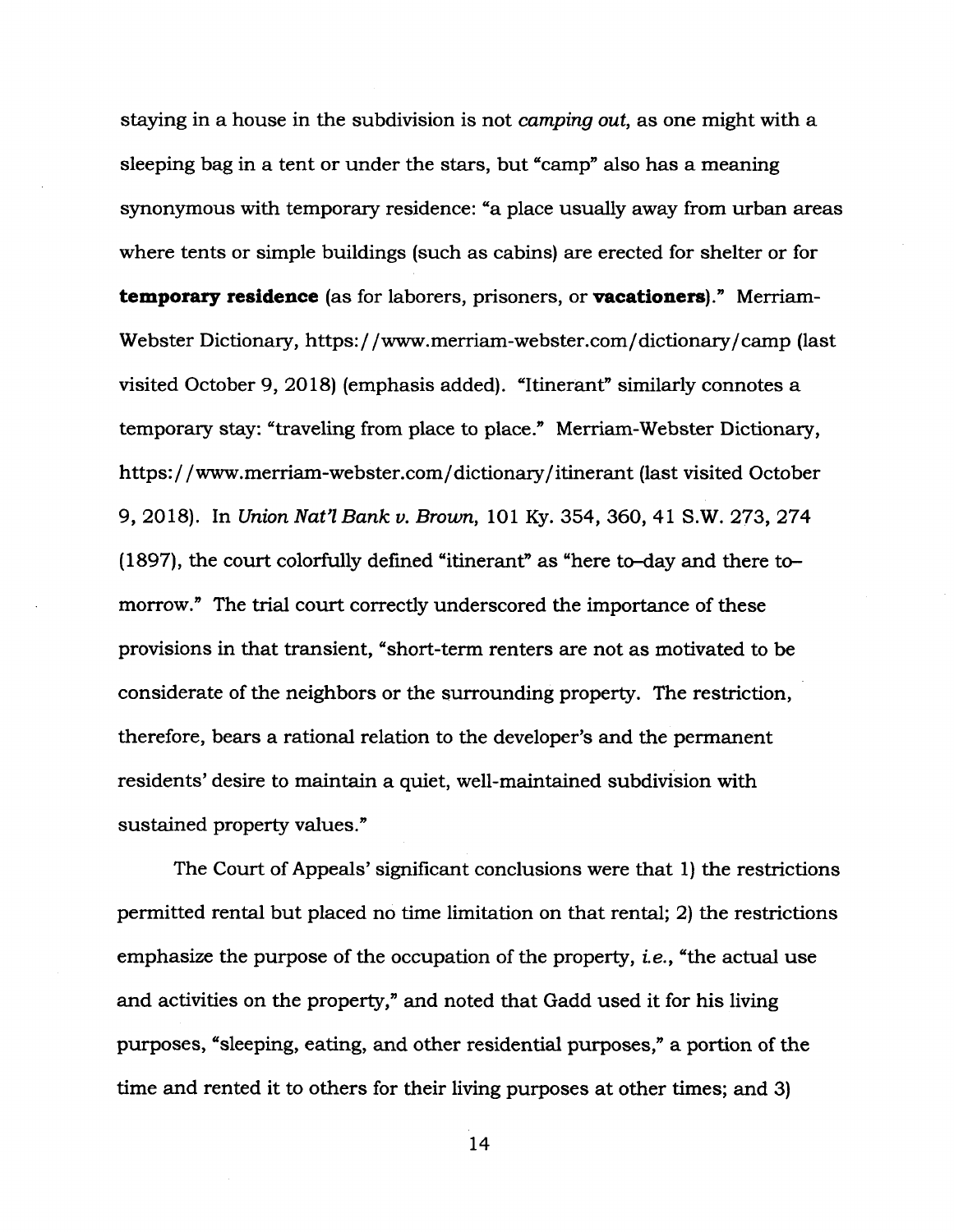Gadd, in fact, did not conduct any business activities on the property since the offering and rental was conducted via the internet and from Gadd's Lexington office. We address each of these considerations in turn.

The fact that the restrictions permit rentals does not render the restrictions ambiguous insofar as this case is concerned. The issue before us is whether Gadd's renting on a short-term, transient basis is permitted under the restrictions. The clear answer is "no." We have no difficulty concluding that short-term rentals are prohibited because Gadd's advertising of such rentals renders his property the equivalent of a hotel, which is not a permitted use on his lot. Residential rentals are permitted. While we might be tempted to opine that a "residential rental" is one month or more, that issue is not before us.

The Court of Appeals' and Gadd's emphasis on residential uses—eating, sleeping, reading a book, watching TV—misses the point of the restrictions. Such activities could also occur on Lot 1, under the designation of multifamily or commercial, *i.e.,* hotel, since a person occupying an individual unit in a multifamily structure or hotel could do all those things. As an aside, a person could also do those activities while camping. But no one could possibly conclude that a multifamily or commercial/hotel use is permitted on Lots 2-15. The limitation of those items to Lot <sup>1</sup> excludes those items from Lots 2-15, even though the possible activities thereon are virtually identical.

Finally, we reject the Court of Appeals' and Gadd's interpretation that Restriction No. 13— "[n]o trade, business, or profession of any kind shall be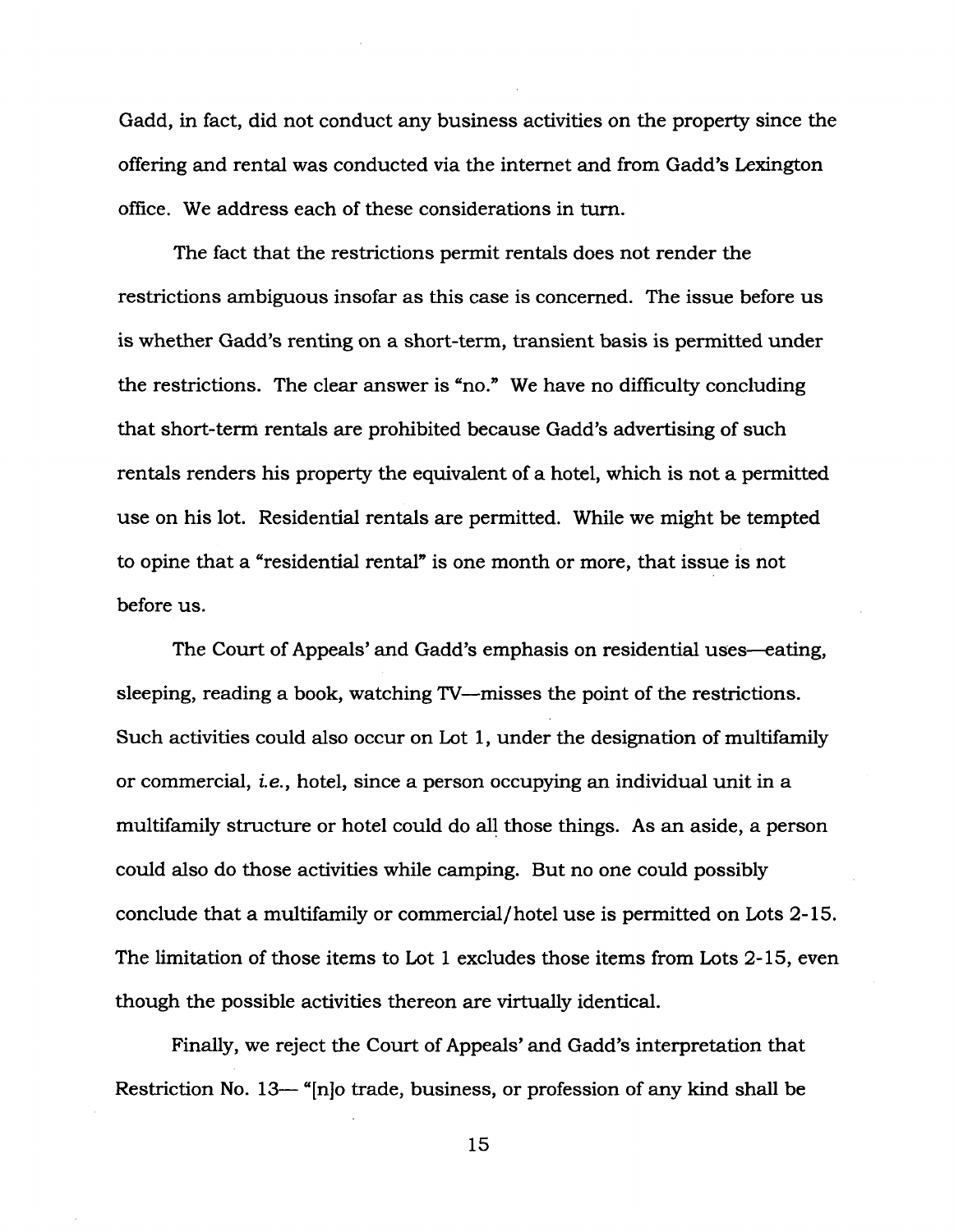carried out **upon** any residential lot[]"— was not violated since no commercial activity occurred there based on the reasoning that all advertising and financial transactions were conducted through the internet or telephone at Gadd's Lexington office. The short-term, transient occupancy of the lot was the business activity carried out upon the lot. The assertion otherwise is akin to a claim that the operation of a Webster County mine occurs in Jefferson County because all the paperwork and financial activity occurs at the Louisville home office of a mining company.

The parties and the lower courts analyzed the issues in this case by citation to three unpublished Court of Appeals opinions: *Barrickman v. Wells*, *Vonderhaar v. Lakeside Place Homeowners Ass'n, Ina,* and *Hyatt v. Court.* While these cases contain useful analysis, they obviously are not binding on this Court. We reiterate that each case involving the interpretation of restrictive covenants turns on the "particular terms of the instrument and the facts of the case." *Robertson,* 267 S.W.2d at 397. For example, in *Barrickman,* the restrictions prohibited commercial use. A majority of the court believed that provision was ambiguous, since "commercial" was not otherwise defined. 2015 WL 2357179, at \*2. Irrespective of the correctness of that conclusion, in this case, by contrast. Restriction 2 defines "commercial use" as "food stores, marinas, offices, hotels, restaurants and similar retail of [sic] professional businesses; no wholesale, industrial or manufacturing activities shall be permitted." Again, as noted, since "commercial use" is limited to Lot 1, it is excluded on Lots 2-15.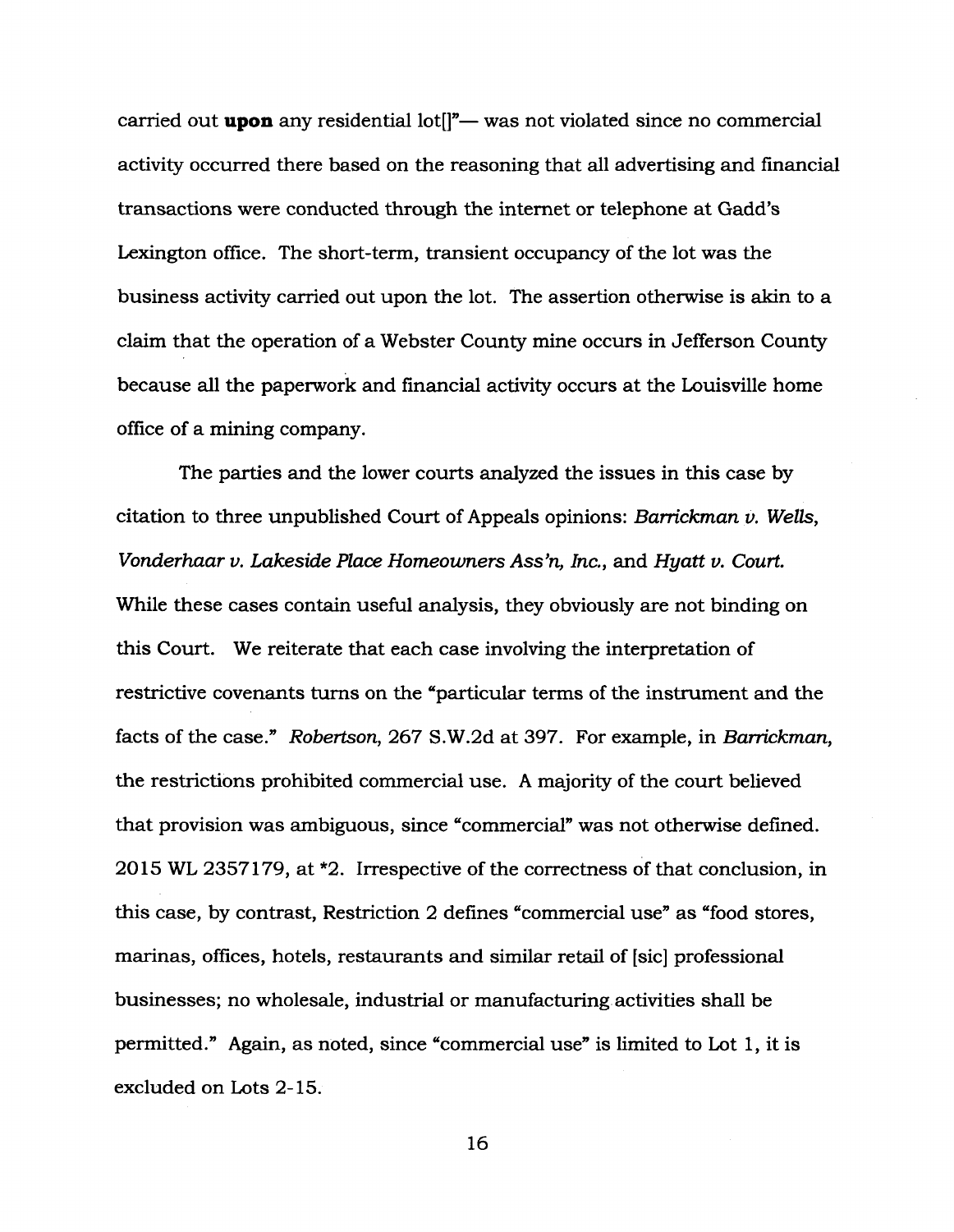#### *B. Waiver ofDeed Restrictions.*

Gadd argues that Hensley waived enforcement of the restriction on commercial use since testimony showed that some owners had rented their properties and used them "as the actual situs of ongoing business." Specifically, Gadd claims that "Thorup operates his engineering consulting business from his property[,]" and "Burton operates a masonry business from his home." The trial court rejected this contention since "[t]he only proof offered was that any other violations of the restrictions were in-home uses which had no impact on the character of the neighborhood."

A waiver of restrictive covenants occurs when "'[a] change in the character of the neighborhood which was intended to be created by restrictions ... generally . . . prevent[s] their enforcement in equity, where it is no longer possible to accomplish the purpose intended by such covenant."' *Logan v. Logan,* 409 S.W.2d 531, 534 (Ky. 1966) (quoting *Bagby v. Stewart's Ex'r,* 265 S.W.2d 75, 77 (Ky. 1954)); *see also Colliver v. Stonewall Equestrian Estates Ass'n, Inc.,* 139 S.W.3d 521, 525 (Ky. App. 2003) (noting that "[a]rbitrary enforcement of covenants does not necessarily render covenants unenforceable);]" only arbitrary enforcement that results "in a fundamental change in the character of a neighborhood" will render the covenants unenforceable).

We agree with the trial court that the only proof of other business activity concerned in-home uses that did not impact the character of the neighborhood as a residential subdivision. For example, no proof was adduced that Thorup's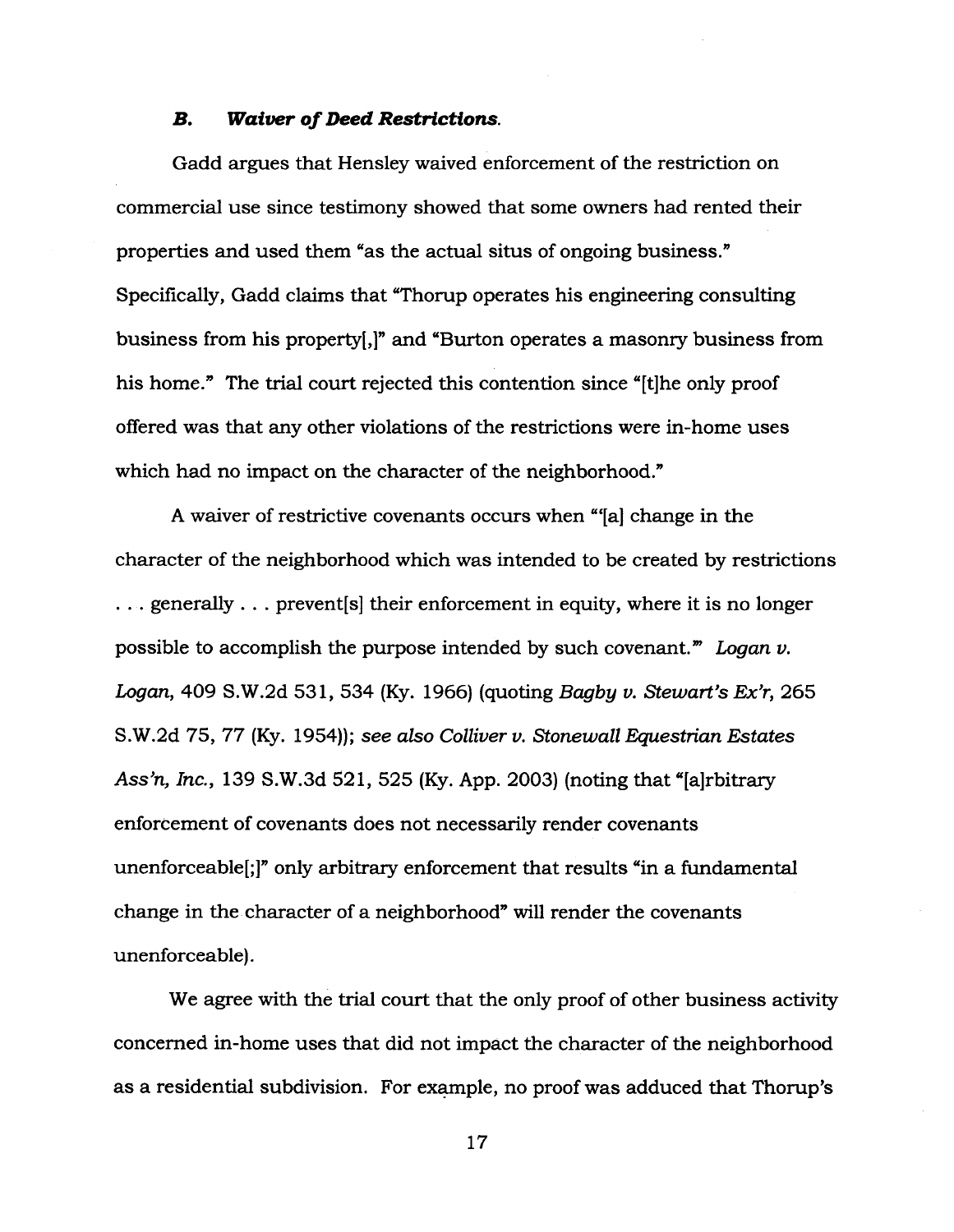clients or employees descended on the neighborhood at 9:00 a.m., coming and going throughout the course of the work day, and causing traffic congestion on the neighborhood streets. Nor was Burton operating a brickyard on his property, with commercial vehicles picking up or dropping off brick, sand or mortar. Similarly, Gadd's complaint about other owners' renting of their properties fails. As we have noted, the restrictions in this case permit residential rentals. The trial court correctly held that Hensley had not waived enforcement of the restrictions.

# **C.** *Issuance ofInjunctive Relief.*

Gadd argues that the original injunction issued by the trial court failed to meet the specificity requirement of CR 65.02(1), which requires "(1) [e]very restraining order or injunction shall be specific in terms and shall describe in reasonable detail, and not by reference to the complaint or other document, the act restrained or enjoined." The trial court's judgment pertinently stated, as follows:

#### JUDGMENT

For the reasons set forth above, Plaintiff is granted judgment against the defendants permanently enjoining them from further violations of the applicable restrictions and for his costs herein expended. The Court denies Plaintiffs request for punitive damages, there being no basis in law or fact for that claim. Defendant's Counterclaim is dismissed.

On the one hand, Gadd knows, or should know, perfectly well that he is prohibited from violating the restrictions by renting his property on a shortterm, transient basis, whether such rentals are procured through <LexingtonRentalHomes.com>, similar internet sites, or other means. On the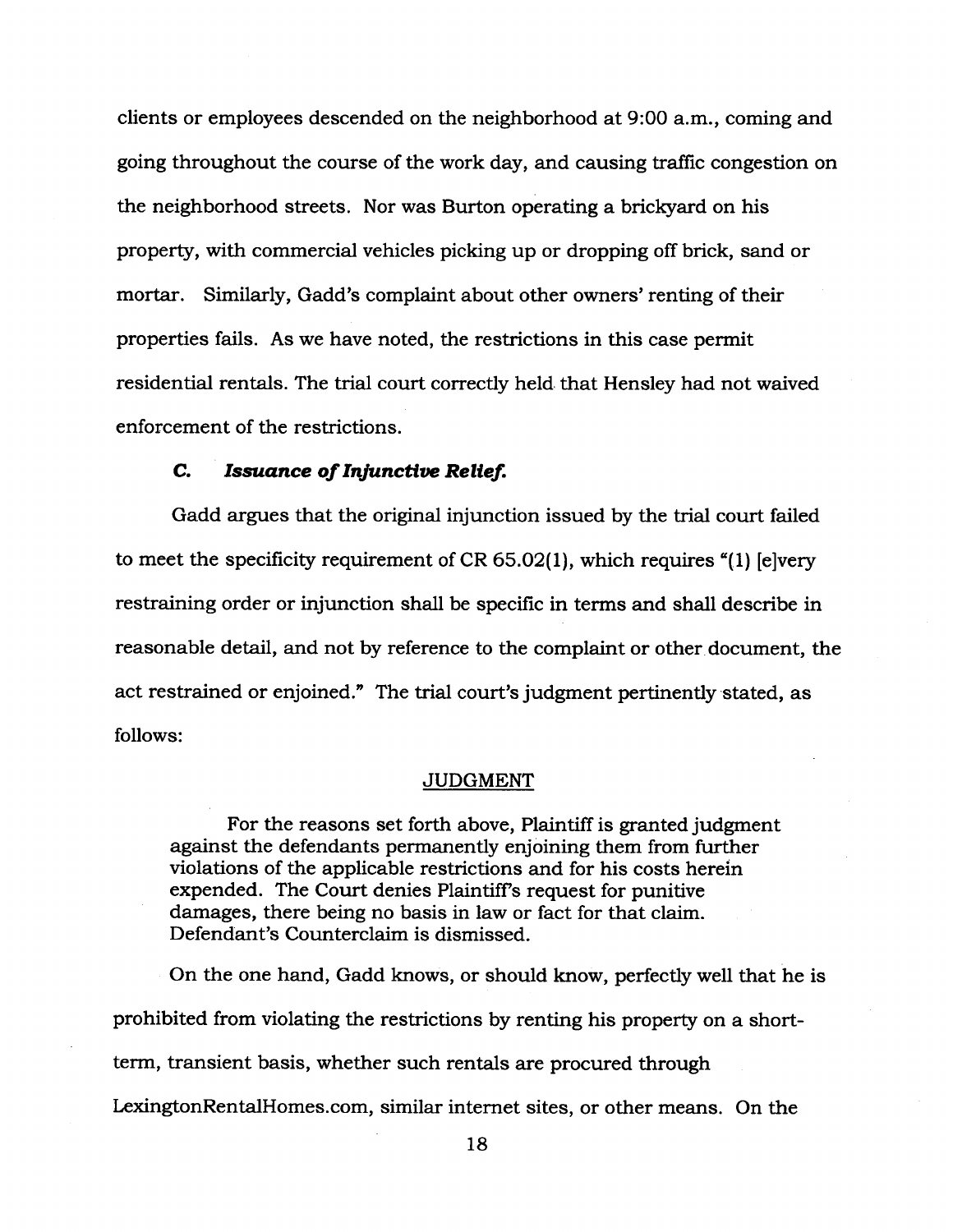other hand, residential rentals are permitted in the subdivision. We recognize the purpose of the rule is "t<sup>o</sup> prevent uncertainty and confusion on the part of those faced with injunctive orders, and to avoid the possible founding of a contempt citation on a decree too vague to be understood." *White v. Sullivan,* 667 S.W.2d 385, 388 (Ky. App. 1983) (quoting *Schmidt v. Lessard,* 414 U.S. 473, 476, 94 S. Ct. 713, 715, 38 L. Ed. 2d 661 (1974)). The trial court's judgment enjoining Gadd from further violations referred generally to "the applicable restrictions" and without reasonable detail. On remand, we trust that the trial court will issue a sufficiently specific injunction based on this opinion.

### *D. Harassment.*

Finally, Gadd claims that the trial court impermissibly dismissed his counterclaim against Hensley for harassment, based on KRS 525.070(l)(e). This statute states that "[a] person is guilty of harassment when, with intent to intimidate, harass, annoy, or alarm another person, he or she . . . [e]ngages in a course of conduct or repeatedly commits acts which alarm or seriously annoy such other person and which serve no legitimate purpose." Although this provision is in the penal code, Gadd asserts the claim as a private right of action under KRS 446.070, which provides "[a] person injured by the violation of any statute may recover from the offender such damages as he sustained by reason of the violation, although a penalty or forfeiture is imposed for such violation."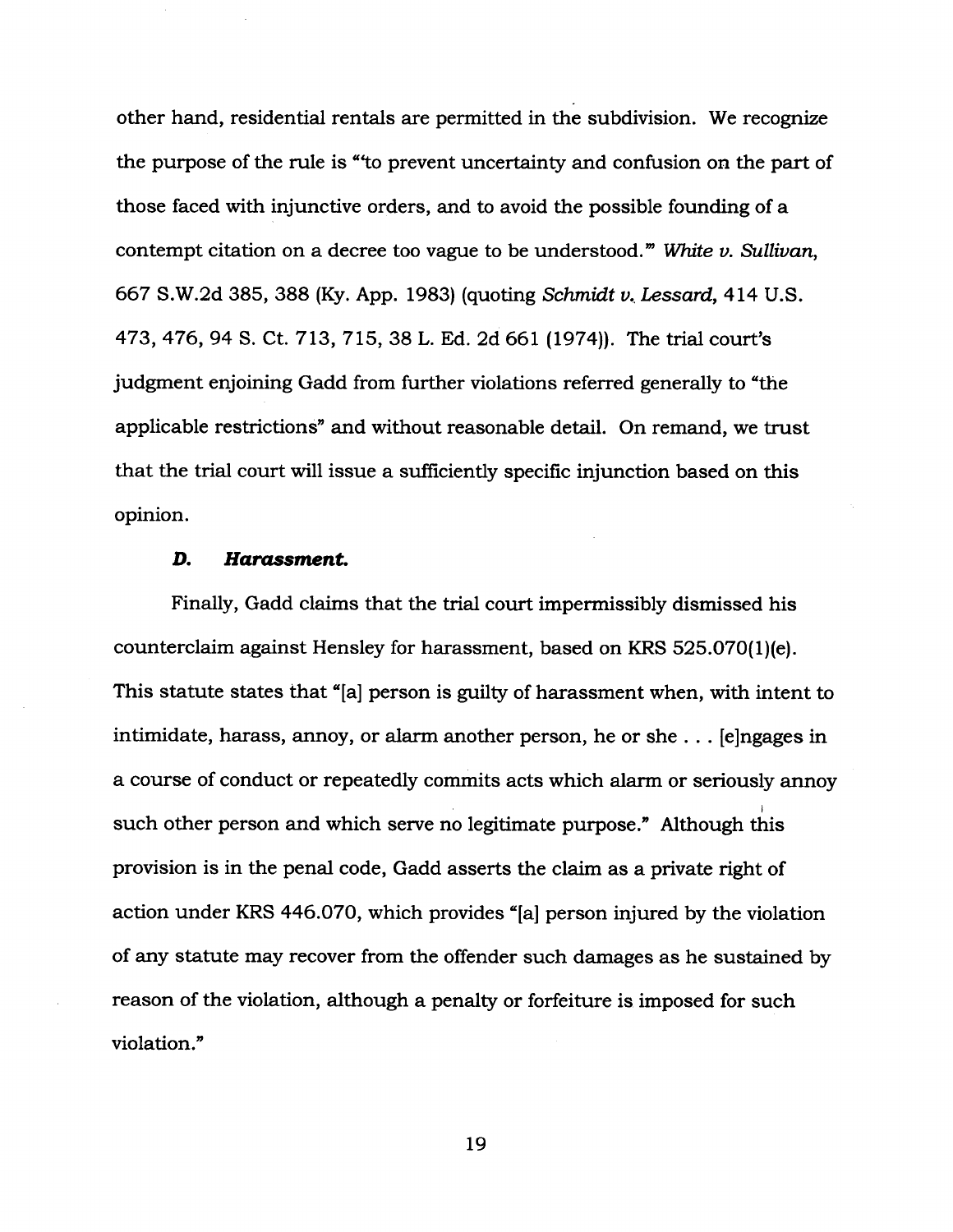The commentary to the Kentucky Penal Code states that this subsection, which is designed as a "catch all" provision since listing all specific types of prohibited conduct would be impossible, "contains three elements: a course of conduct; alarm or serious annoyance of another person; and no legitimate purpose." KRS 525.070, Ky. Crime Comm'n/LRC Commentary (1974).

Gadd argues that summary judgment on his counterclaim was inappropriate. This argument fails because the trial court did not grant summary judgment. Rather the trial court granted judgment following a trial conducted upon depositions. And in this instance, the trial court concluded, as follows:

[T]here is no evidence that [Hensley], or anyone else in the neighborhood, intended to harass, annoy or alarm Mr. Gadd. In fact, [Hensley] testified that he would like to have Mr. Gadd as a full-time resident in the subdivision as long as he honored the restrictions. All of the communications between the residents were appropriate given their concerns, and all were directed toward the proper enforcement of the restrictions.

We are unable to say that that the trial court's findings of fact on this issue are clearly erroneous, CR 52.01, or are unsupported by substantial evidence. Talley v. Paisley, 525 S.W.3d 523, 526 (Ky. 2017). Since the trial court found against Gadd on two of the requisite elements of harassment, a lack of intent to annoy or alarm, and a legitimate purpose, we affirm the Court of Appeals and the trial court on this issue.

# **IV. Conclusion.**

In conclusion, the Restrictions in this case limited commercial uses, such as a hotel, to Lot 1, and required Lots 2-15 to be used for single-family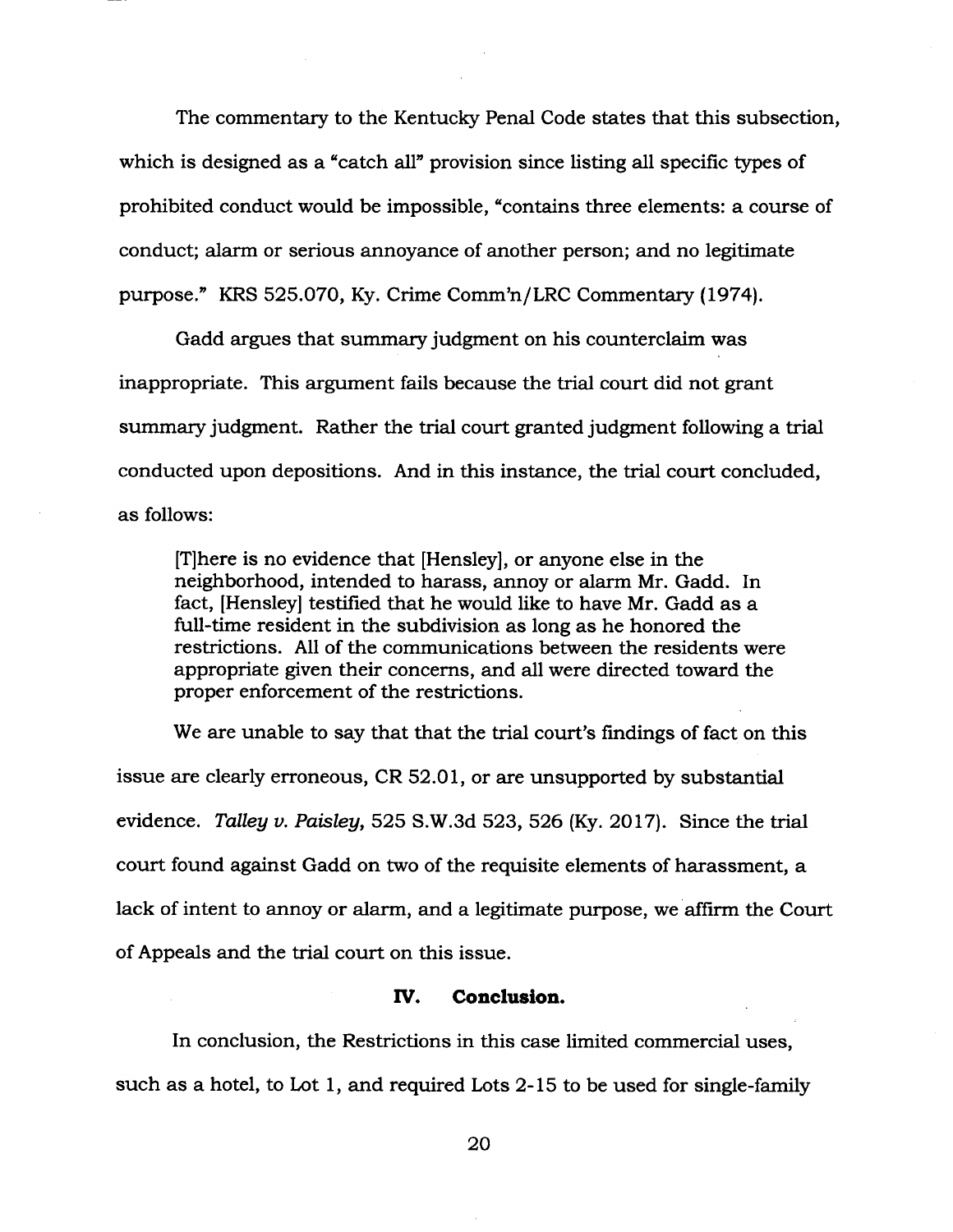residential purposes. Because Gadd used Lot 3 as the functional equivalent of a hotel, *i.e.,* a structure advertised or held out to the public as a place where sleeping accommodations are furnished to the public on a short-term transient basis, designated it as a hotel on forms provided to the Commonwealth, and correspondingly paid taxes to the Commonwealth on those rentals, his use of the property violated the Deed of Restrictions. We reverse the decision of the Court of Appeals insofar as it reversed the Garrard Circuit Court judgment prohibiting Gadd's short-term rentals of the property. We affirm the decision of the Court of Appeals as to it affirming the trial court's dismissal of Gadd's counterclaim. We remand this case to the Garrard Circuit Court for the issuance of injunctive relief in compliance with CR 65.02.

All sitting. Minton, C.J.; Cunningham, Hughes and Venters, JJ., concur. Wright, J., concurs in result only by separate opinion in which Keller, J., joins.

WRIGHT, J., CONCURRING IN RESULT ONLY: While I concur with the majority's result in this case, I write separately to explain my reasoning. This case and future cases obviously turn on the specific language of any restrictions. In the present case, the restrictions specify that a hotel may only be placed on Lot 1. Therefore, the majority's analysis as to what constitutes a hotel resolves the issue. However, without the provision restricting hotels to Lot 1, the restrictions would have been impermissibly vague, and therefore ambiguous. Ambiguous restrictions are construed against the grantor and in favor of free use of property. *McFarland v. Hanley,* 258 S.W.2d 3, 5 (Ky. 1953). Since I agree that the restrictions in the present case clearly limit commercial